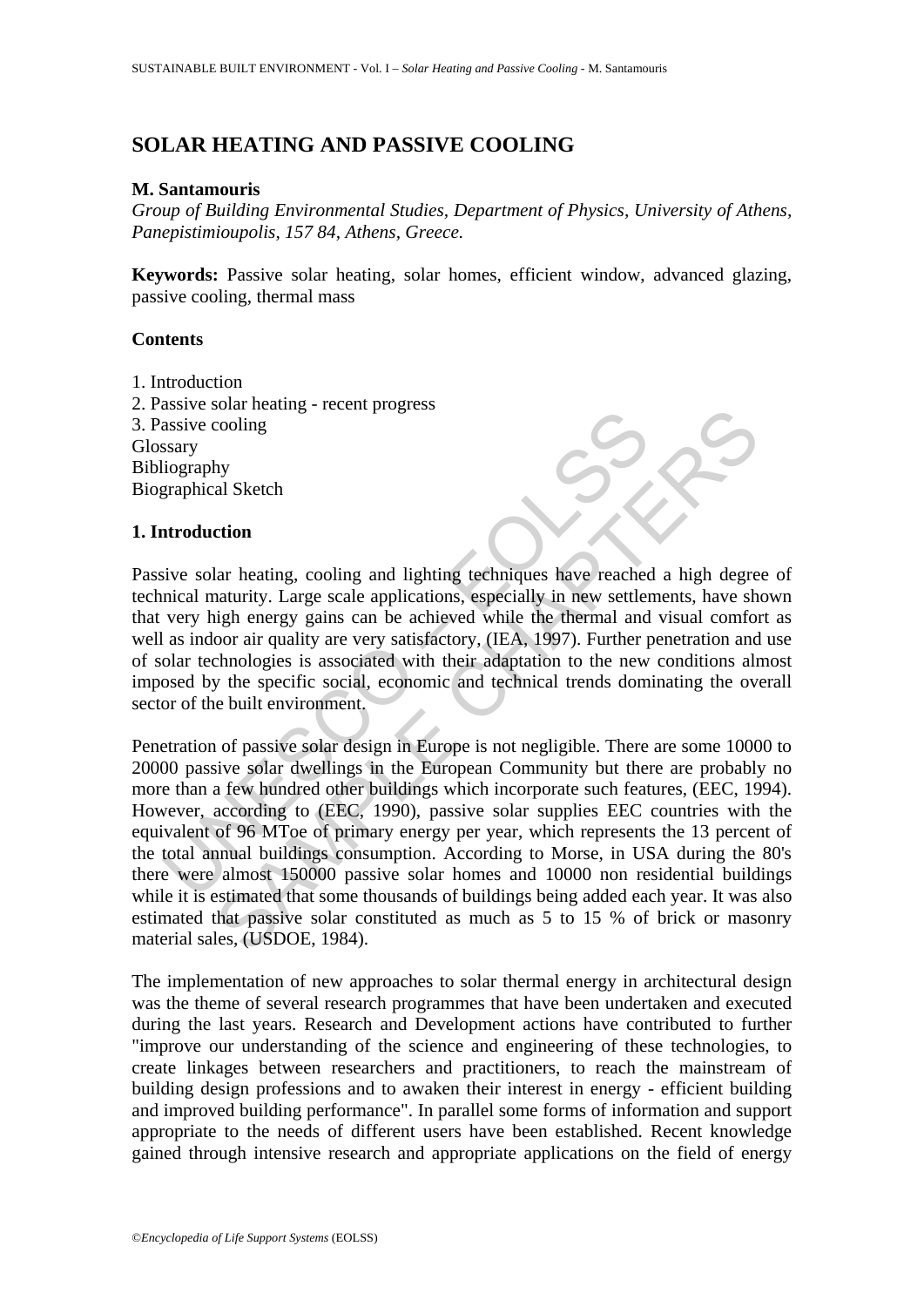efficiency and solar utilisation, offer the necessary products, tools and techniques that permit the design of outstanding structures revealing ambitious architectural concepts, characterised by the minimum energy necessary for the heating, cooling and lighting as well as for the best indoor environmental quality. It is well known that despite the growing stock of buildings in industrialised countries, the amount of energy in these countries is almost constant since the early seventies, (Pollock Shea, 1988). Due to increased energy efficiency, buildings in these countries use 25 per cent less energy per person than they did in 1973, which is the equivalent of 3.8 million barrels of oil every day - more than the output of the North Sea.

As stated by (C. F. Reinhart et all, 2001), 'solar buildings deals with common architectural practices as well as on the very recent developments which supply building designers with an ever-increasing catalogue of components and concepts such as advanced windows and better insulation materials, solar cells and collectors, heat pumps, daylighting, integrated lighting and shading control systems, free nocturnal air cooling, pre-heaters like air heat recovery and air-to-ground heat exchangers for preheating in winter etc.' , Figure1. Passive solar heating, cooling and lighting techniques have reached a high degree of technical maturity. Large-scale applications, especially in new settlements, have shown that very high-energy gains can be achieved while the thermal and visual comforts as well as indoor air quality are very satisfactory



Figure 1: Main Components of solar buildings (C.F. Reinhart et al. 2001)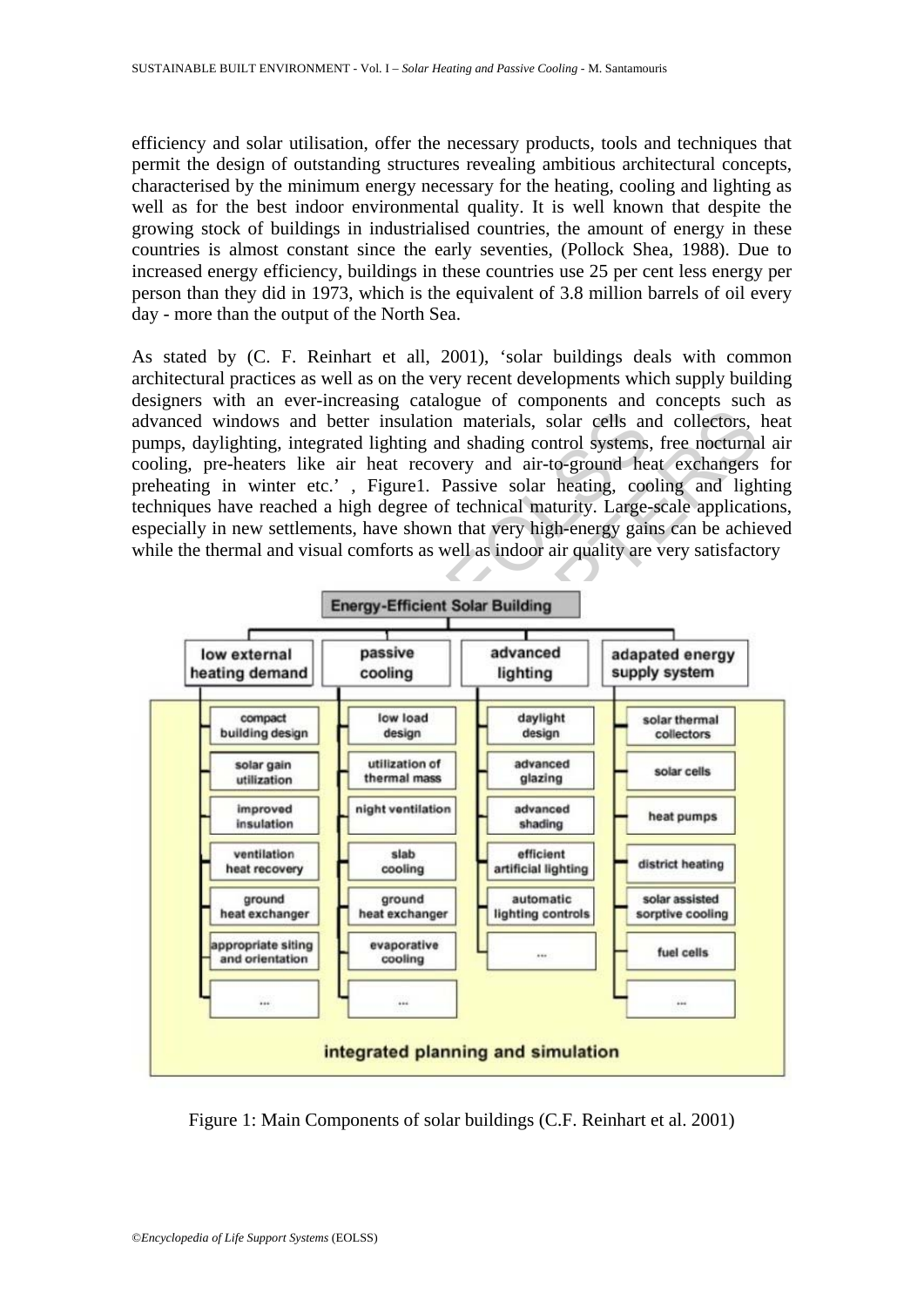Thus, recent studies, (Wienold 2000), have shown that solar energy to the total energy demand for space heating (solar gains, internal gains and active heating) is already substantial in buildings across Europe. The Table 1 shows the individual level for several EU member states.

| Country | Solar Fraction |
|---------|----------------|
| Norway  | 10 %           |
| Germany | 16 %           |
| Belgium | 11 %           |
| Finland | 15 %           |
| Greece  | 16 %           |

# Country Solar Fraction

Table 1: Solar fraction is defined as the contribution of usable solar gains for heating to the total heating demand including active heating, solar and internal gains in the heating season.

These high solar contributions partly stem from the exponential development of the European solar collector and energy-efficient window market , see Figure 2.



Figure 2: Increase of the installed solar collectors in Europe (From C.F. Reinhart et all. 2001)

Existing buildings and their retrofitting provides by far the largest potential for the incorporation of passive solar technologies and energy efficiency measures into buildings. Within many countries there is a considerably higher activity in retrofitting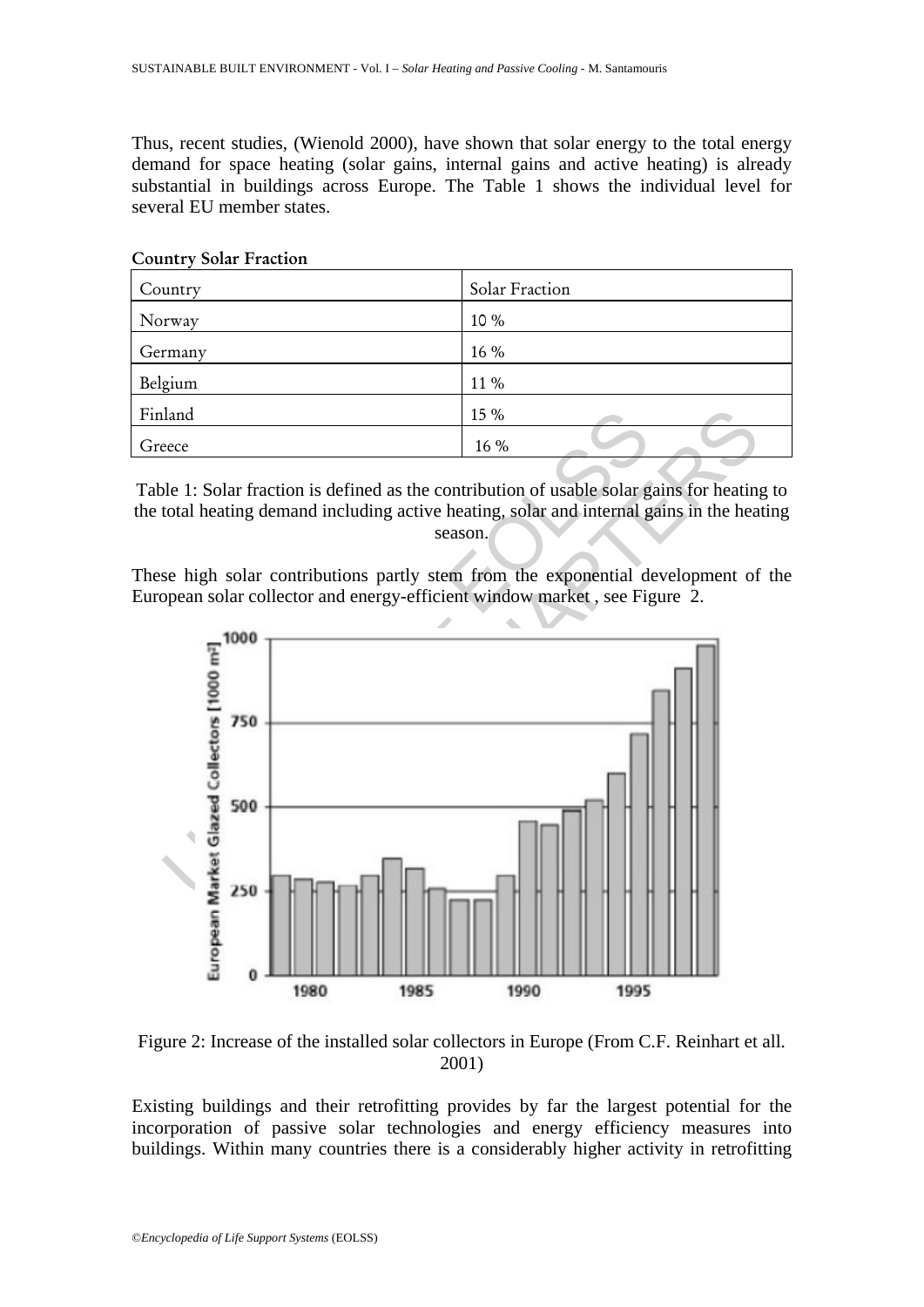and reusing buildings, than in constructing new ones. It is characteristic that actually more than 70 % of the building's related investments in Western Europe are channeled to urban renewal and building rehabilitation. In the tertiary sector, retrofitting of the post war stock is seen in the property market as the major area of activity for the next few years, and thus the incorporation of solar energy could be significant.

The main retrofitting features related to the use of solar energy in buildings are: a) Actions aiming to result in probable reduction and even sometimes, complete removal of the air conditioning, or the avoidance of it being added, b) Actions aiming to introduce or improve daylighting, and c) Actions aiming to introduce passive solar heating techniques and components. In particular, retrofitting measures should focus on a series of specific actions dealing with the improvement and optimization of the building systems and components as:

- (1) Redesign of openings, improvement of external opaque elements, microclimate improvements,
- (2) Optimisation of control system to couple efficiently conventional with solar systems,
- (3) Improvement of HVAC system to use ambient and solar energy, improvement of the lighting system to incorporate daylight,
- (4) Use of alternative passive cooling equipment, and
- (5) Improvements in hot water systems and mainly integration of active solar systems.
- Redesign of openings, improvement of external opaque elem<br>improvements,<br>Optimisation of control system to couple efficiently conver<br>systems,<br>Improvement of HVAC system to use ambient and solar energy, is<br>lighting system to mention of control aystem to the efficiently conventional with statements, microclinements,<br>
s, s, ement of HVAC system to use ambient and solar energy, improvement of<br>
system to incorporate daylight,<br>
s, s, ement of HVAC TO ACCESS ALL THE **13 PAGES** OF THIS CHAPTER, Visit: http://www.eolss.net/Eolss-sampleAllChapter.aspx

### **Bibliography**

- - -

Bruant M.: 'Developpement et Parametrage de Controleurs Flous Multicriteres du comfort d' ambiance'. Ph. D. Thesis, Institut National des Sciences Appliquees de Lyon, France, 1997.

Bruant M., A.I. Dounis, G. Guarracino, P. Michel and M. Santamouris:' Indoor air Quality Control by a fuzzy reasoning machine in naturally ventilated buildings.' Journal of Applied Energy, 53,288, 1996.

C. F. Reinhart, J. Luther, K. Voss and V. Wittwer, T. C. J. van der Weiden, M. Santamouris, W. Weiß: 'Energy Efficient Solar Buildings', EUREC Position Paper, 2001

Cook J.: 'Environmentally benign architecture : beyond passive', In Global Warming and the Built Environment, Edited by R. Samuels and D.K. Prasad, Spon, London, 1994.

DOE: Conservation and Renewable Energy Technologies for Buildings. Prepared by the Solar Energy Research Institute for the US Department of Energy, 1991.

Dounis A.I., M. Santamouris, C.C. Lefas and A. Argiriou : ' Design of a Fuzzy Set Environment Comfort System' Journal Energy and Buildings, 22,81-87,1995

Dounis A.I., M. Bruant, G. Guarracino, P. Michel and M. Santamouris: 'Comparison of Convensional and Fuzzy Control of Indoor Air Quality in Buildings. Journal of Intelligent and Fuzzy Systems, 4, 1996

European Commission: Passive Solar Energy as a Fuel. Directorate General for Research, 1990.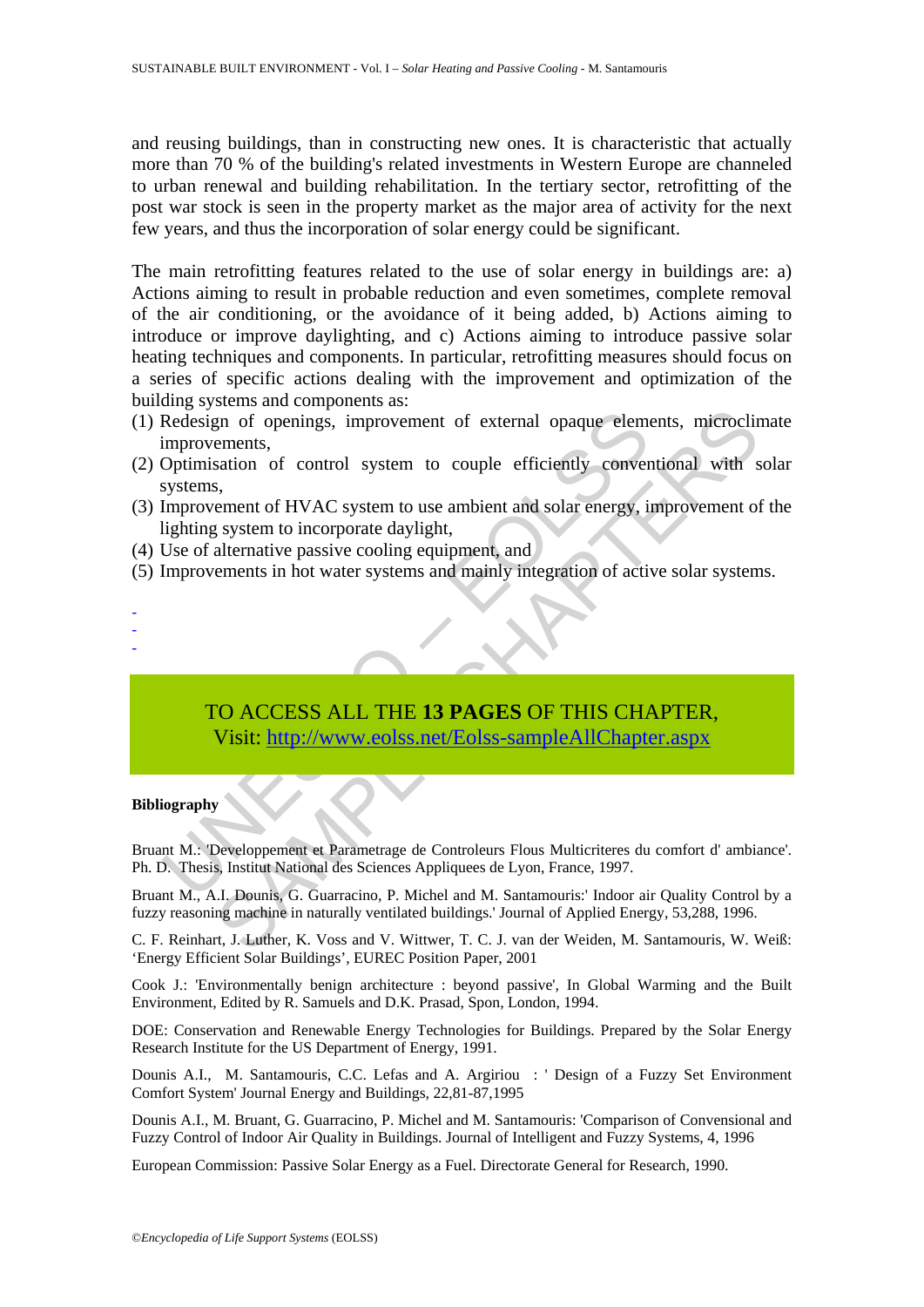European Commission: The European Renewable Energy Study. ALTENER Programme, Directorate General for Energy, 1994.

Field M. 'Discreet, simple box has a richness born of experience'. The Architect's Journal. Vol. 203, 9, p.p. 37-41, March 1996.

Finlayson , E., D. Arasteh, M. Rubin, J. Sadlier, R. Sullivan, C. Huizenga, D. Curcija, and M. Beall : ' Advancements in Thermal Optical Simulations of Fenestration Systems: The Development of Window 5, Proc. Thermal Performance of the exterior of Envelopes of Buildings VI, December 4-8, Clearwater Beach , FL. 1995.

Fontoynont M. (Editor), 'Prismatic external panels in double skin tilt for deviation of sunbeams - CAN-CUVA Building', in 'Daylight Performance of Buildings, 60 European Case Studies', James and James Science Publishers, London, U.K. 1998.

Fontoynont M. (Editor), 'Bright atrium maintains neighbour's access to daylight - Beresford Court Office Building - Dublin.', in 'Daylight Performance of Buildings, 60 European Case Studies', James and James Science Publishers, London, U.K. 1998b.

Fontoynont M. (Editor), 'Three stage daylight transmission brings light to deep core areas of buildings - Waucquez Department Store, Brussels', in 'Daylight Performance of Buildings, 60 European Case Studies', James and James Science Publishers, London, U.K. 1998c.

Fontoynont M. (Editor), 'Direct bilateral daylighting leads to uniform luminous environment of engineering laboratories - Queen's Building De Montfort University'. Daylight Performance of Buildings, 60 European Case Studies', James and James Science Publishers, London, U.K. 1998d.

ice Publishers, London, U.K. 1998b.<br>
oynont M. (Editor), Three stage daylight transmission brings light to deep co<br>
couse Department Store, Brussels', in 'Daylight Performance of Building<br>
equez Department Store, Brussels' ishers, London, U.K. 1998b.<br>
1. (Editor), Three stage daylight transmission brings light to deep core areas of building-<br>
2. (Editor). There stage daylight ransmission brings light to deep core areas of building-<br>
8. Pepar Fontoynont M. (Editor), 'Multiple roof aperture systems enhance the attractiveness of daylighting in a museum - Byzantine Museums, Thessaloniki', in 'Daylight Performance of Buildings, 60 European Case Studies', James and James Science Publishers, London, U.K. 1998e.

Griffith B., D. Arasteh, and D. Tutler : 'Gas - Filled Panels : An update on Applications in the Building Thermal Envelope.' Proceedings of the BETEC Fall Symposium, 'Superinsulations and the Building Envelope'. November 14, Washington, D.C. 1995.

IEA : Solar Energy Houses, Strategies, Technologies, Examples, A.G. Hestnes, R. Hastings and B. Saxhof, (Editors), James and James Science Publishers, 1997.

Kolokotsa D, Kalaitzakis K, Stavrakakis G., Sutherland G. ,Eytaxias G : 'Local Operating Networks Technology Aiming to Improve Building Energy Management System Performance

Satifying the Users Preferences', Int. J. Solar Energy, In Press, 1999.

Labs K., "Underground building climate", Solar Age, vol. 4, pp. 44-50, 1979.

Labs K., "Earth Coupling", Chapter 5 in book Passive Cooling. J. Cook (editor), pp. 197-346, MIT Press, Cambridge, Massachusets, 1989.

Lechner N., "Heating, Cooling, Lighting", John Wiley, New York, 1991.

Morse, F.H.: Overview of Solar Thermal Applications in the United States. Proc. Int. Symposium on Thermal Application of Solar Energy, K. Watanabe, Y. Nakajima, (Eds), Japan, 1985.

Pollock Shea C: Sifting to Renewable Energy, State of the World, Worldwatch Institute Report, 1988

Santamouris M., "Natural Cooling Techniques", Proc. of Passive Cooling Workshop, pp. 143-153, Ispra, 1990.

Santamouris M. 'Energy Retrofitting of Office Buildings - Energy Efficiency and Retrofit Measures for Offices'. SAVE Program, Final Report, European Commission, Directorate General for Energy, Brussels, 1995.

Santamouris M. and A. Argiriou: 'Passive Cooling of Buildings - Results of the PASCOOL Program' Int. Journal of Solar Energy, 18,p.p. 231-258, 1997.

Spiropoulou-Veis K., Telionis X, Veis G, Santamouris M and Kontoroupis G. : 'Single Family House in Athens', Design and Art in Greece, 17, p.p. 104-105, 1986